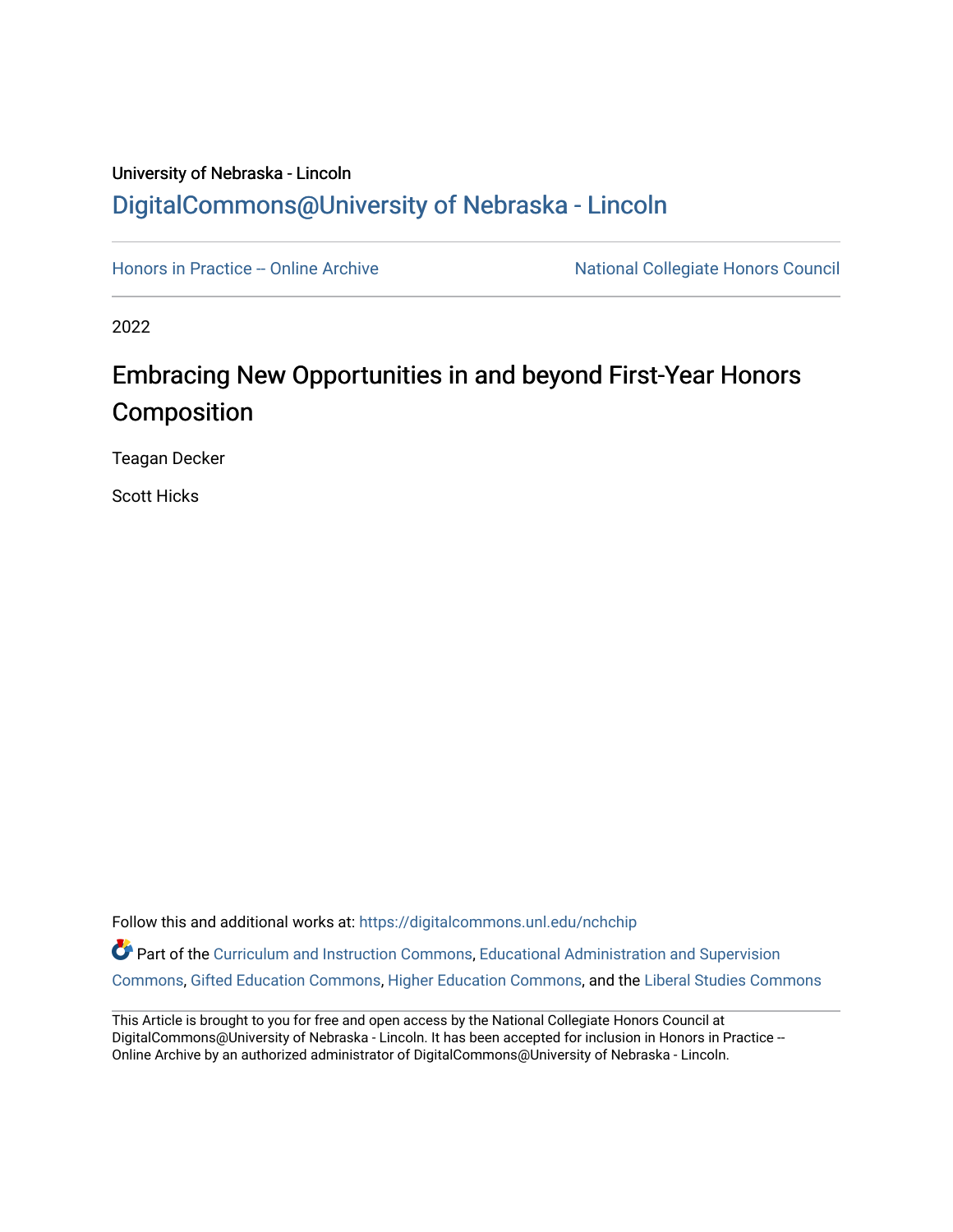# **Embracing New Opportunities in and beyond First-Year Honors Composition**

# Teagan Decker and Scott Hicks

University of North Carolina, Pembroke

**Abstract:** Authors describe course-embedded research experiences at a diverse, rural, regional university. Emphasizing the capacity for conventional teaching and learning in first-year honors composition, these experiences provide relationshiprich education through faculty and peer mentorships. Positing that first-year honors composition is undervalued as a means for establishing programmatic foundations that resonate with students throughout their honors experience, the authors reinforce its importance as a place for disciplinary research and thus for opportunities in mentoring. By addressing an urgent need for mentoring underrepresented students, the authors consider how a research-based first-year honors composition course might help such students make meaningful disciplinary connections. A curricular overview is provided, with references to impact studies on mentorship, persistence, and student success beyond first-year courses and general educational curricula, setting the stage for sustained, whole-college mentorship in the honors experience.

**Keywords**: mentoring; community of inquiry; undergraduate research; student engagement; University of North Carolina, Pembroke (NC)–Esther G. Maynor Honors College

**Citation:** *Honors in Practice*, 2022, Vol. 18: 131–47

**Honors colleges and programs in the United States are rightly distin-**<br>guished for their embrace of high-impact practices in higher education<br>as described by Gassea D. Kub (2009). Beginning with furt we assemings and as described by George D. Kuh (2008). Beginning with first-year seminars and experiences, honors convenes students in common intellectual experiences and learning communities; it enriches their curricula with writing-intensive courses, service-learning and community-based learning; it provides collaborative projects and undergraduate research, promoting diversity and global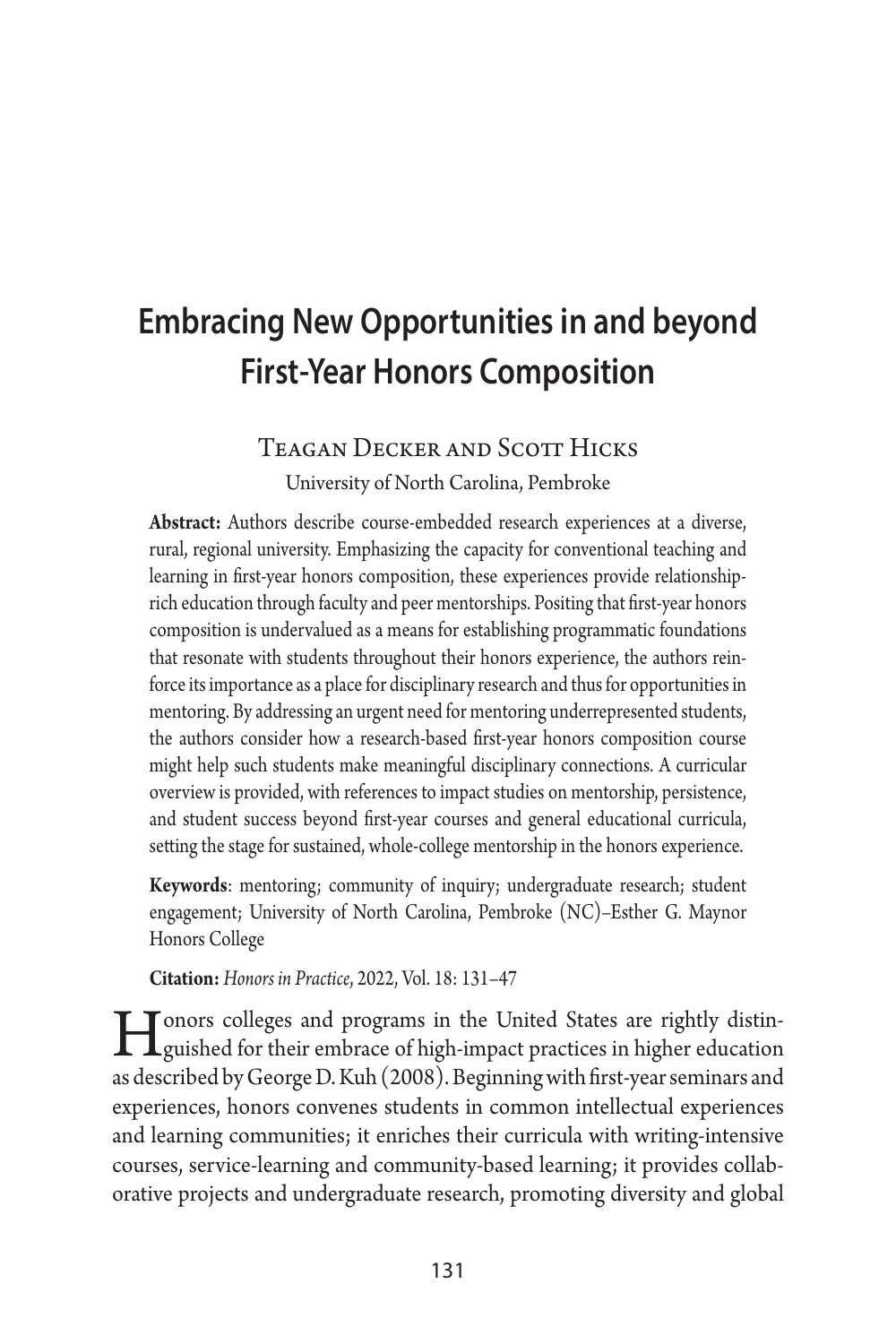learning; and it culminates in internships, eportfolios, and capstone courses and projects. As advisers to students and mentors in undergraduate research and capstone projects, honors faculty play leading roles in assuring the impact and efficacy of such practices beyond their commitment to engaged teaching, roles that increase in time and complexity as students advance toward graduation. At the same time, honors students play equally important roles in supporting each other, beginning during their first experiences on campus. Acknowledging students' vital roles, some honors colleges and programs facilitate peer mentoring programs, in which students support one another as advisors.

As an honors college dean and a member of an honors faculty, we know firsthand the value of our work as research mentors of upper-level honors students, and as first-year composition honors faculty, we embrace our capacity to welcome first-year students to higher education, orient them to scholarly discourse, and foster their sense of belonging as members of our campus community. Based on our experience in the Esther G. Maynor Honors College of the University of North Carolina, Pembroke (UNCP), and motivated by our desire to improve and enhance what we do, we have found that first-year honors composition can establish programmatic foundations that resonate throughout students' tenure in honors. We contend that infusing undergraduate research experiences in first-year composition, energized by embracing a mentor's mindset that builds relationships in and beyond first-year composition, enriches our students' experiences in their second, third, and final years as undergraduate honors students.

# **revaluing first-year honors composition**

In U.S. colleges and universities, first-year composition is a course or sequence of courses in which students, usually in their first year and aspiring to a variety of majors, converge for the purpose of practicing and refining skills of academic writing. The course often is taught as a non-disciplinary writing course, using general interest topics to engage students in writing essays to prepare them for any discipline. Instructors typically have backgrounds in English and teach conventions of their discipline: rhetorical concepts of ethos, logos, pathos, and kairos; use of quotations for evidence; the Modern Language Association's dictates for citation, documentation, and formatting; and pedagogies such as class discussion, peer review, and writing workshops. In the main, the instructor and the course are focused on preparation for an infinite and unknowable range of disciplinary, curricular, and classroom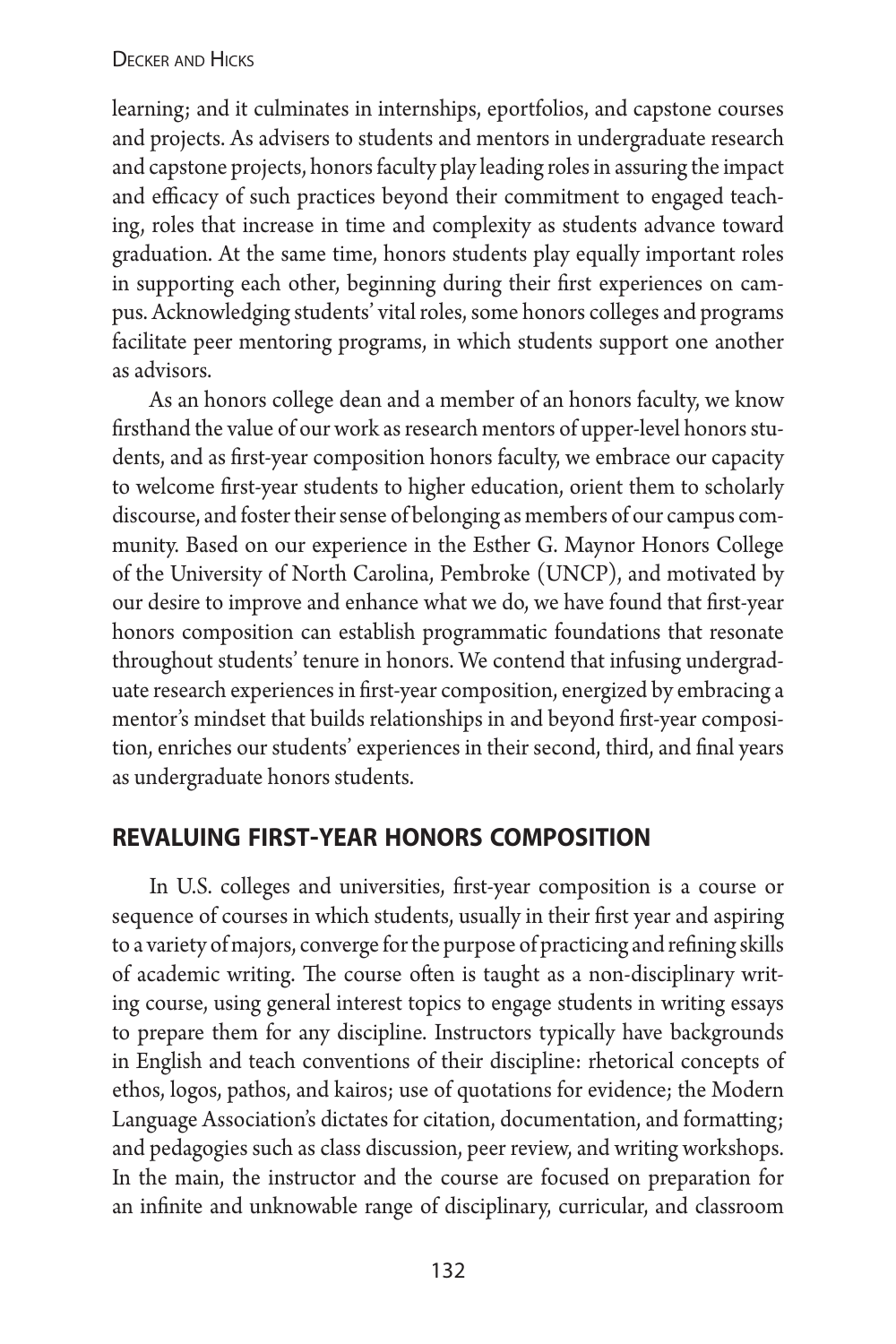settings in the conviction that such preparation enables students, for academic purposes, to transfer the ability to communicate effectively from course to course, from general education to major, and from college to profession. As a course that tends to fixate on what comes next, it necessarily functions either as a higher education gateway, welcoming students into higher education, or gatekeeper, resulting in high rates of withdrawal or failure, devastating beginning students' grades and motivation, and hindering their progress or barring them entry altogether (Koch & Pistilli n.d.).

UNCP's Maynor Honors College offers first-year composition courses as core components of its living/learning community and students' first-year experience. The university requires completion (or credit by Advanced Placement score or transfer) of two composition courses with a grade of C or better for graduation; honors students take these courses in honors-only sections taught by honors faculty from the university's English department assigned to the sections by the honors college dean. Both honors and non-honors sections of the second course in the composition sequence, which is the subject of this essay, adhere to the description and outcomes of the course as determined by the composition program. Building on the skills of writing and reading practiced in the first composition course, the sequel focuses on steering students through the process of writing an argumentative research essay. Such steerage involves working with students to "locate and evaluate sources; negotiate differing perspectives; synthesize and integrate sources ethically; arrive at a claim through logical reasoning; and argue the claim in rhetorically effective forms, producing several sophisticated texts" (Department of English, Theatre & World Languages). Within these broad guidelines, course instructors may center the course on a theme of their choosing, with recent examples being food insecurity, sustainability, and gender and sexuality; some instructors frame the course on binary arguments related to subjects such as the death penalty or drinking age.

Instead, a first-year composition course might allow students to pursue intellectual and scholarly interests, decenter the instructor's disciplinary specialization, and provide students a welcoming entry into academic, professional, and civic communities. First-year composition can and should embrace the high-impact practices identified by Kuh (2008) that already distinguish honors programs; first-year honors composition can and should embed high-impact practices in their design and practice in order to prime honors students to develop themselves throughout their years in the honors college. First-year honors composition can embrace undergraduate research,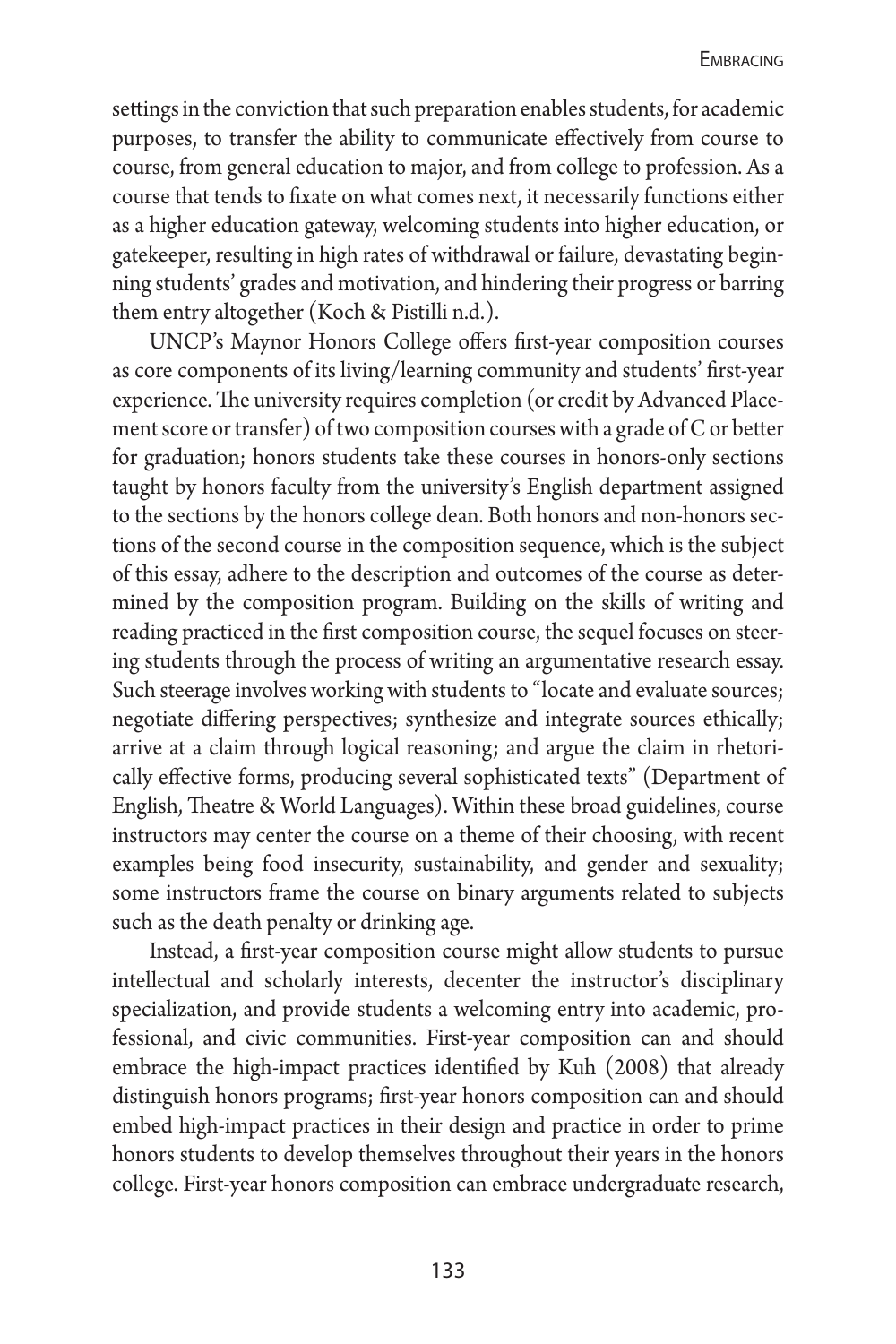which the Council on Undergraduate Research defines as "[a] mentored investigation or creative inquiry conducted by undergraduates that seeks to make a scholarly or artistic contribution to knowledge" (2021). Centering undergraduate research in first-year composition can stimulate and frontload mentorship, part of an engaging first-year experience that is not reserved as an exclusive disciplinary activity in students' final year of undergraduate studies; this kind of experience has the potential to cultivate, amplify, and sustain deepened connection, perspective, and direction. Such reimagination depends, fundamentally, on the cultivation of relationship-rich education as imagined by Lambert and Felten (2020), actualized through instructor/ student and student/student mentoring in support of course-embedded research.

Prior to transforming our second-semester honors classes, we taught our honors sections of the course in loose collaboration, occasionally using common readings or activities but differing in terms of class assignments and pacing. Two opportunities, however, tightened our collaboration and inspired a shared vision to embed undergraduate research experiences and mentoring into our courses. First, in 2016, Decker attended a presentation by Annmarie Guzy, associate professor of English at the University of South Alabama and a scholar of first-year writing in honors programs, at the National Collegiate Honors Council conference. In her presentation, Guzy shared her framework for teaching first-year honors composition centered on research in the disciplines with a strong focus on evaluating sources and delving into disciplinary discourses. She outlined her entire course, sharing assignments, activities, and rationales for her design and implementation grounded in evidence of student success (see Guzy 2014). We followed Guzy's approach closely, adapting it over the years to our teaching styles and to our students' interests and needs. Second, in 2017, UNCP's Undergraduate Research & Creativity Center convened faculty interested in embedding course-based undergraduate research experiences (CUREs) in their classes to share ideas and then present their work at a UNC system summit dedicated to exchanging approaches and networking. On campus, fellow faculty shared how they were redesigning their courses to incorporate research activities and poster sessions; during the summit, Hicks presented his and Decker's adaptation of Guzy's framework in first-year honors composition. Empowered by Guzy's pedagogy and generosity and nourished by campus collaboration and support, we since have worked together to build a first-year honors composition curriculum in support of the honors college's goals of deepening connections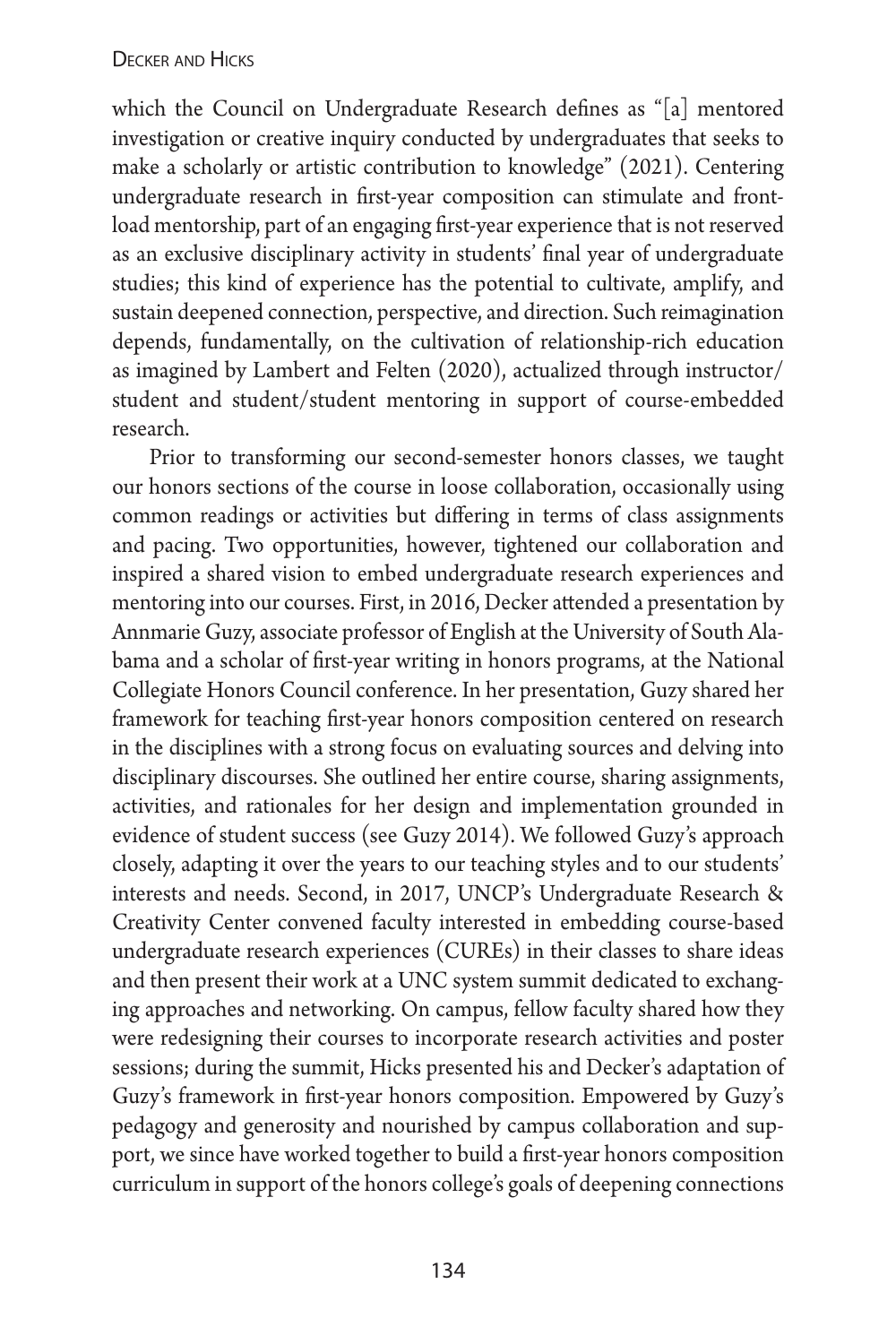among faculty and students and starting students on a path toward successful completion of senior honors project activities. This collaboration has developed over the years, resulting in a unique composition experience in which all honors sections of the course participate. While Guzy lamented in her presentation that she could not reach all honors college students in her program with her section(s) of the course, we have been fortunate in that we reach nearly all of the students in our college and can thus have a college-wide impact.

# **reinforcing first-year honors composition through undergraduate research, striving toward mentorship**

In applying Guzy's model to our pedagogy and course design, we adopted the University of Utah Office of Undergraduate Research's (2021) undergraduate research learning outcomes and blended them with the outcomes articulated by UNCP's composition program. When our students engage in prewriting and drafting, they simultaneously "identify and utilize relevant previous work that supports their research"; when they "present the research effectively," they consider the "knowledge and needs of different audiences"; when they "articulate a timely and important research question," they "conduct inquiry-driven research"; when they "locate and evaluate ... research materials," they "identify and utilize appropriate methodologies to address the research question or creative objective"; when they "participate in an academic conversation with both peers and scholars by engaging with, responding to, incorporating and attributing the ideas of others," they "work collaboratively with other researchers, demonstrating effective communication and problem-solving skills." One of the outcomes of undergraduate research—that students "reflect constructively on their research experience, identifying what was learned, personal strengths and opportunities for growth, and how the experience informs their future educational and career goals"—fosters the integration and extension of mentoring in the course.

In our interactions with students in class and through our written feedback, we instructors serve as mentors to students in academic discourse, orienting them to the practices or customs that scholars undertake in their scholarly work. Together, we discuss questions or conflicts in the discipline that will make for an engaging, thoughtful, and illuminating argumentative research essay, exploring key websites, books, and journals in the field. Such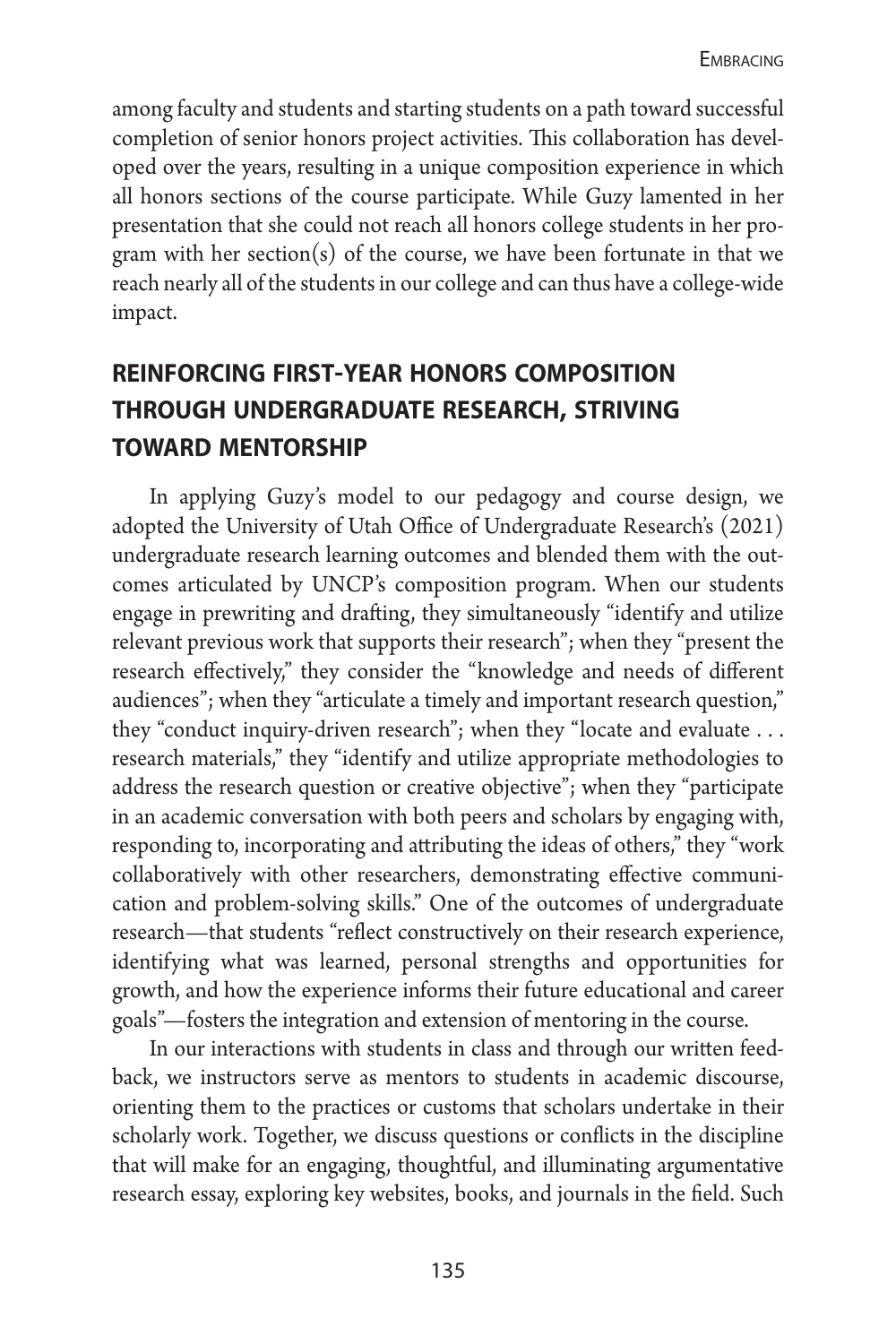discussion serves the purposes of fostering a closer academic and intellectual relationship among students and between student and instructor that offers possibilities for formative guidance to students and their capacity to set future-focused goals. Course activities thus make immediate and tactile the imbrication of first-year composition, undergraduate research outcomes, and immersion in a highly mentored experience:

- 1. Students cultivate and practice an ethos of scholarly discourse they will encounter in upper-level undergraduate research and graduate study by identifying key research, presenting it to scholarly audiences, and exploring its contributions and limitations as related to larger scholarly and disciplinary conversations. Students lead and participate in discussions of articles from their field of study. We as faculty help students use the university library's databases to identify and access scholarly, relevant, and authoritative sources; share strategies for critical reading; and share our own experiences engaging sources for research purposes.
- 2. Students compose analytical and evaluative essays discussing key websites, books, and journals in the discipline of their research project, supported by peer and instructor review and enriched by instructional sessions led by library faculty on searching for sources and evaluating them for relevance, reliability, and recency as outlined in Alewine and Canada (2017). We as faculty continue to share our own experiences assessing research sources for their accuracy, fairness, relevance, and significance.
- 3. With a sense of the literature in their fields and in preparation to organize and compose their research essay, students create an annotated bibliography and present their research in a conference-style setting. We as faculty support students as colleagues presenting their work, and we share our experiences of presenting our work at various conferences.
- 4. Drawing on the sources they have collected throughout the semester and refining the ideas they have presented to their peers and us, students compose essays that identify and weigh arguments concerning the disciplinary issues or questions they have chosen to research. We as faculty, in this culminating assignment, act as colleagues to our students, engaging not only the mechanics but the ideas and arguments of their work and partnering with them in imagining the future of not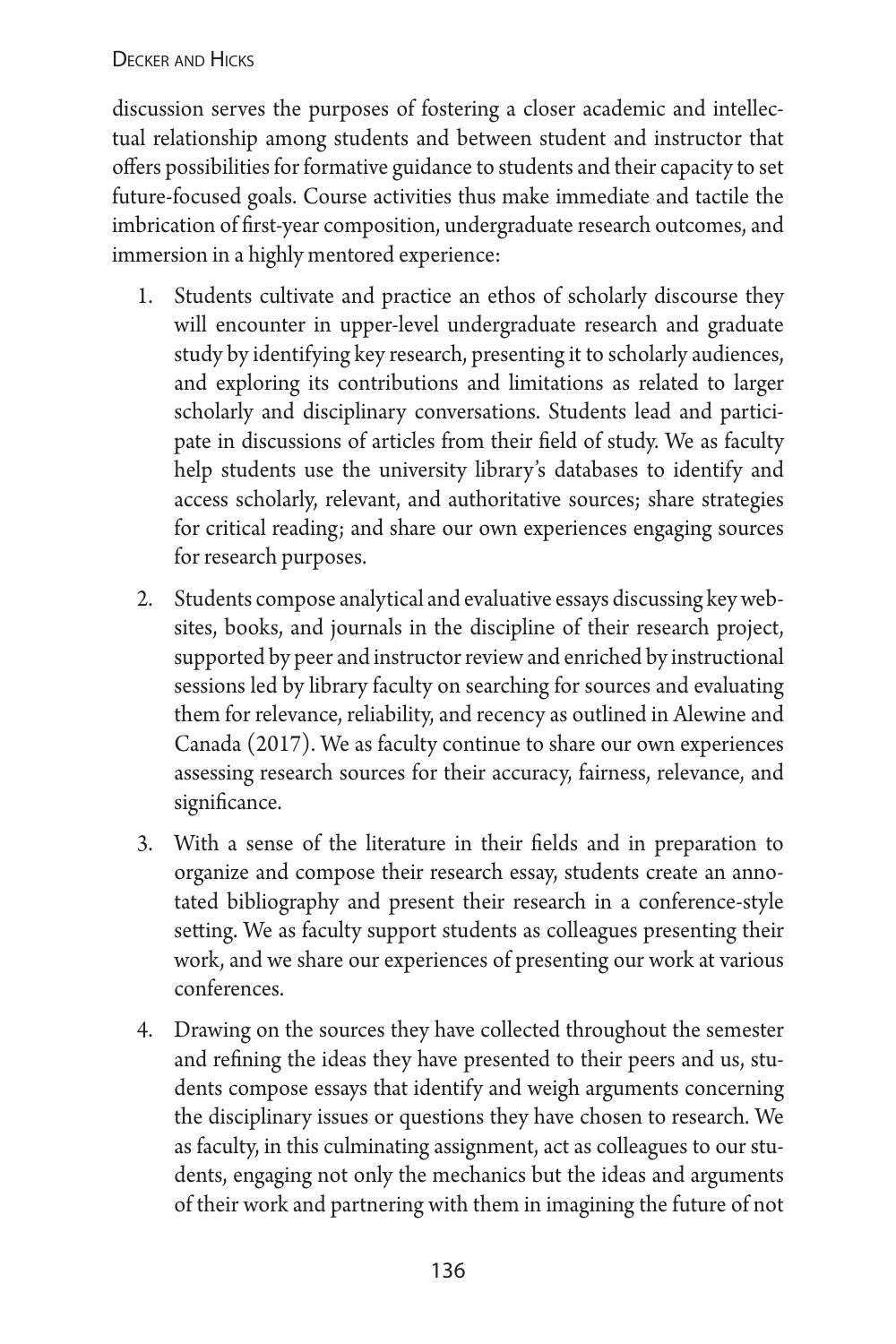only the content of the work and further study but also their future partnership with faculty mentors.

Throughout the course, students and instructors take part in reflection and assessment. Through peer review, students assess others' work and provide constructive advice. In class discussion, students describe, discuss, and reflect on their own research skills, practices, and approaches, and we instructors emphasize outcomes of undergraduate research as we facilitate discussions and interactions. Through reflective assessment, students identify the skills, perspectives, and competencies they have developed or enhanced and will use in academic and professional settings in the future. Such iterative and reiterative opportunities for reflection and assessment center the class on the outcomes that undergraduate research affords and amplify the impact of mentoring as a means of incorporating first-year students into the scholarly community as collaborators in consuming and producing knowledge.

Our experience teaching first-year composition as a course-embedded research experience confirms the conclusions of other scholar-teachers in the areas of student learning, engagement, and academic growth in honors. Like Guzy (2011), we find that "[students] learn to express [themselves] in increasingly sophisticated ways ... in the company of a more culturally diverse group of peers ... of equal or greater intellectual caliber who will prompt [their] growth through feedback on [their] writing and who will challenge [their] conceptions about argumentation and about the world in general" (p. 69). Similarly, Kao et al. (2020) describe an honors composition class at Lawrence Technological University in fall 2017 that was "structured around the principles of open-ended, problem-based, and collaborative learning methods and student-led original research of interest to the greater academic community"; on completion of the class, students indicated benefits of "enjoyment, research collaboration with faculty, potential for publication, perspective on research, and application of compositional skills" (p. 11). Kao et al. (2020) continue:

Furthermore, making the topic of a research-based course of unmistakable relevance to the major disciplines, careers, and peers of the students engages those who might be unwilling to produce their best work for general education courses. Students responded enthusiastically to the opportunity to engage with existing scholarship—to be, in other words, real academics. (p. 12)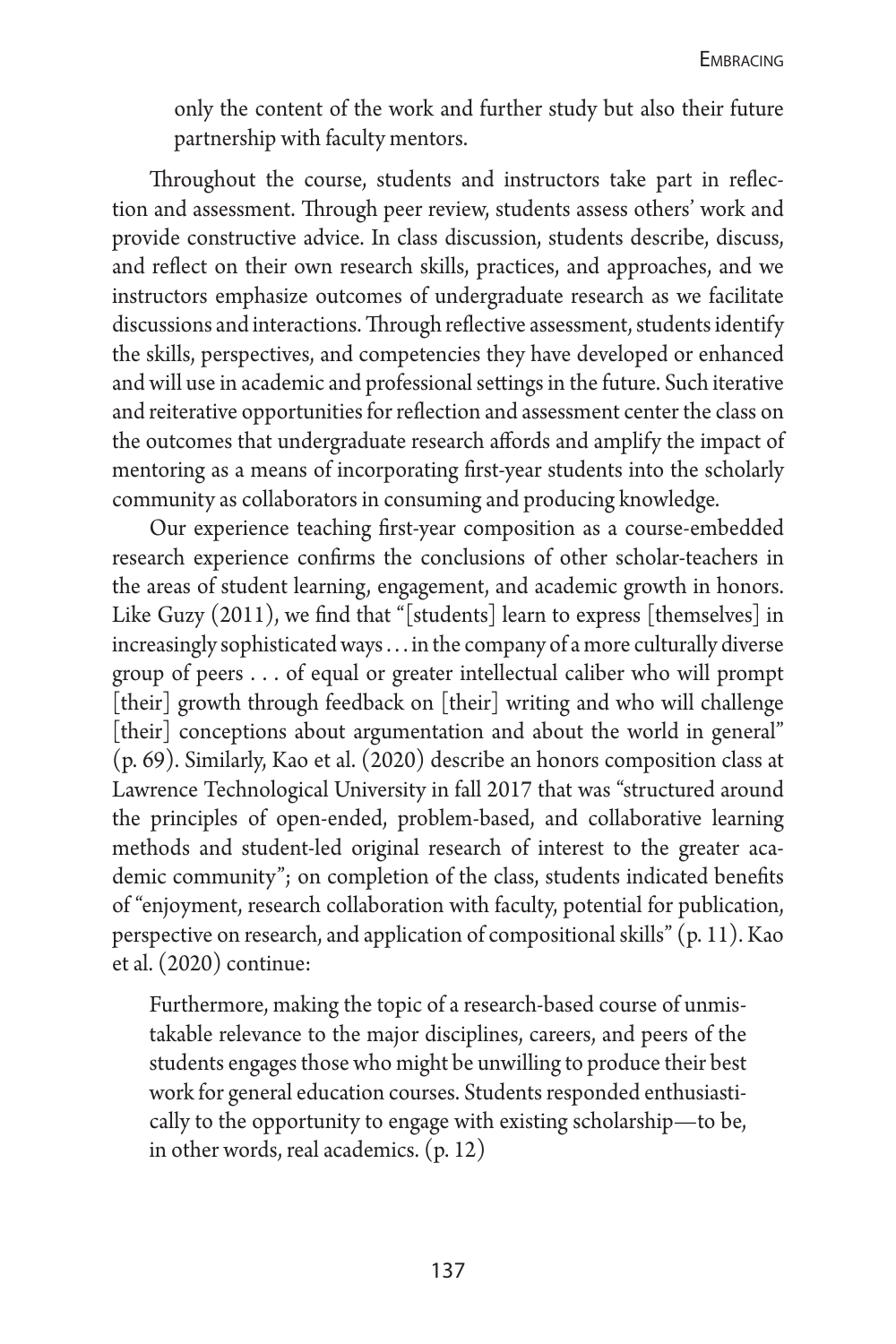Such enthusiastic response, as described by Guzy (2011) and Kao et al. (2020), stems from the cultivation of authenticity and support for autonomy in learning (Indorf et al. 2019; Bhattacharyya et al. 2020). According to Indorf et al. (2019), "As students are given increased freedom to ask their own research questions and devise their own investigations, the experience becomes increasingly *authentic*, with students engaging in the discovery process as scientists. The more freedom students have to make decisions about their projects, the more authentic the experience is" (p. 2). Likewise, Bhattacharyya et al. (2020) find that a "research-infused [course]" "lets students critically evaluate alternate ideas for themselves, allows them to look at the bigger picture, ... empowers them to empirically test claims $[,] \dots$  allows students to apply course content to real-world problems, and prepares them for the workforce or postbaccalaureate studies" (p. 15). Such outcomes are vital in light of the racial and ethnic diversity of UNCP's students, the university's core value of educational access, and its priorities of increasing persistence and graduation of marginalized students. Russell et al. (2007) emphasize the capacity of undergraduate research efforts to engage diverse students (including transfer students), promote or sustain interest in postgraduate studies, and foster enthusiasm: "[T]he inculcation of enthusiasm is the key element—and the earlier the better.... [G] reater attention should be given to ... providing [undergraduate research opportunities] for college freshmen and sophomores" (p. 549).

Despite the positive impacts of undergraduate research opportunities in first-year courses, we are aware of two possible limitations: 1) the exemption of students from first-year composition courses based on AP credit and/or dual enrollment and 2) the possibility that first-year gains in writing and research skills will not transfer to upper-level courses and research experiences. Guzy (2011) asserts that students should not be exempted from first-year composition, stating that "[s]tudents who take both AP [Advanced Placement] and first-year composition courses perform better in future college-level classes than students who take AP alone" (p. 64). Guzy (2011) quotes Hansen et al. (2006): "[E]xempting students from college writing based on work done in high school may be unwise because more instruction in writing at college appears to solidify student learning. First-year writing courses that build on strong college preparatory work may best prepare students for writing expected in other college classes" (p. 65). At our institution, the number of students exempted from first-year composition has risen steadily over the years, with slightly more than one half of honors students admitted in 2021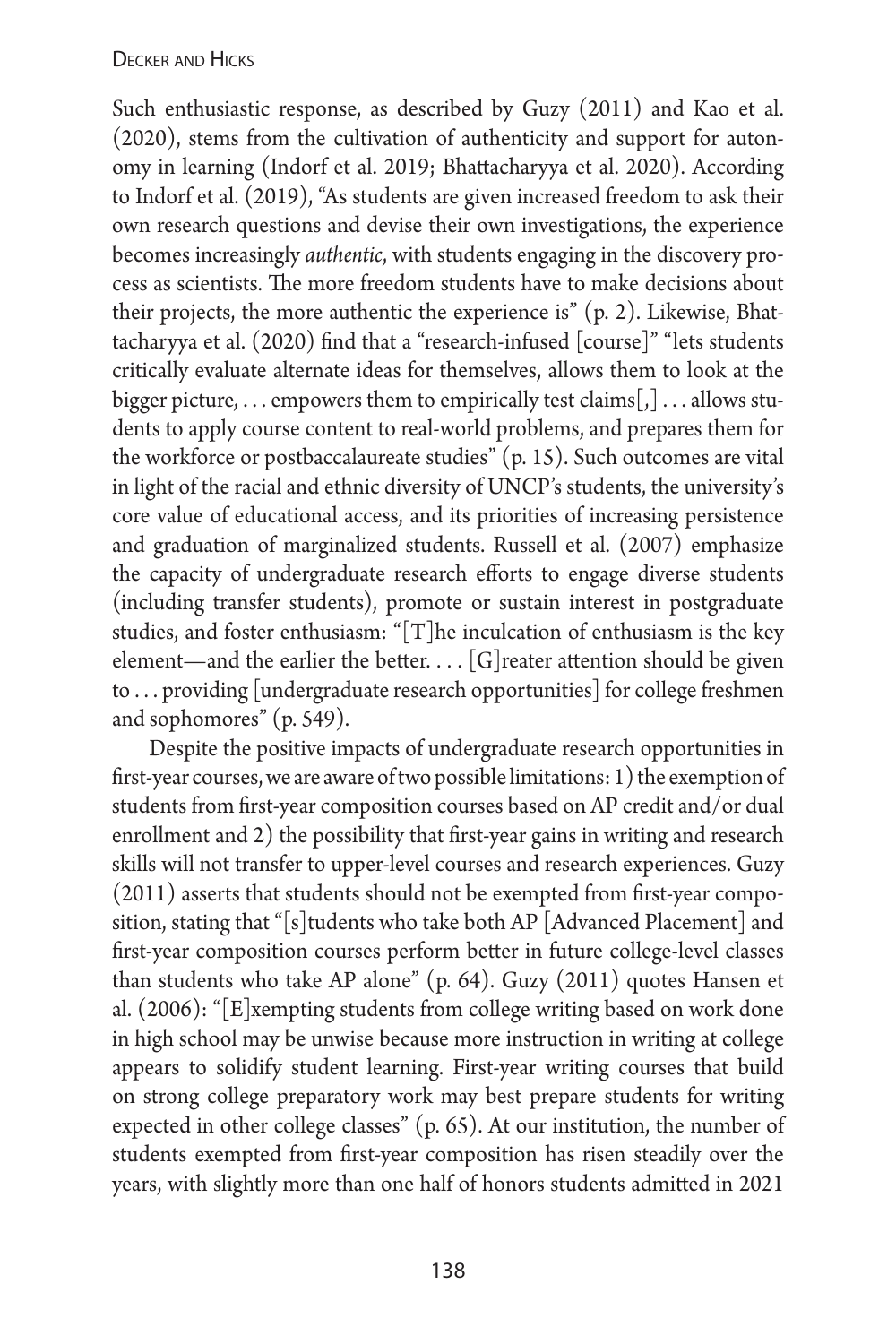exempt from Composition I. If these trends continue, we might lose valuable opportunities to prepare students for advanced research, writing, and mentoring. Instead, we seek to assure that students who begin in UNCP's honors college graduate with honors. As Guzy (2014) finds, in an informal, avowedly unscientific assessment from fall 1999 to fall 2010, students who enrolled in her course-embedded, research-focused, honors first-year composition courses were more likely to complete the honors program (p. 10).

To be sure, the assignments and course activities that we describe in our redesigned courses conform to those of a traditional first-year composition syllabus, but the transformation of our courses has prompted us to see ourselves and our classes as not only preparing students to write and research in a general sense but also playing a larger role in students' development. Student research projects are focused not on topics but rather explorations of a field of study that transcends the conclusion of a semester, and thus we are guides to students as they approach an unfamiliar field in which they are developing sustained interest. As instructors, we consciously take on the role of mentor rather than what is more often the role of a coach or guide in a traditional firstyear composition course. In this way, we aspire to mentoring as

a reciprocal and collaborative learning relationship between two (or more) individuals who share mutual responsibility and accountability for helping a mentee work toward achievement of clear and mutually defined learning goals. Learning is the fundamental process, purpose, and product of mentoring. Building, maintaining, and growing a relationship of mutual responsibility and accountability is vital to keeping the learning focused and on track. (Zachary 2005, p. 3)

Reinforcing first-year honors composition through undergraduate research results in understanding and conducting ourselves as mentors more than teachers and thus confirms the value of taking our next steps to infuse a mentor's mindset and thus create a mentoring culture among all members of the Maynor Honors College. Such transformation has had measurable effects. The honors college completion rate for students who started the program in 2015 (the year before we transformed our course) was 30% and had hovered there for several prior years. In 2016 the completion rate jumped to 39%. This number held steady the next year at 38%. This positive trend indicates that students are successfully completing not only the program but also their senior project.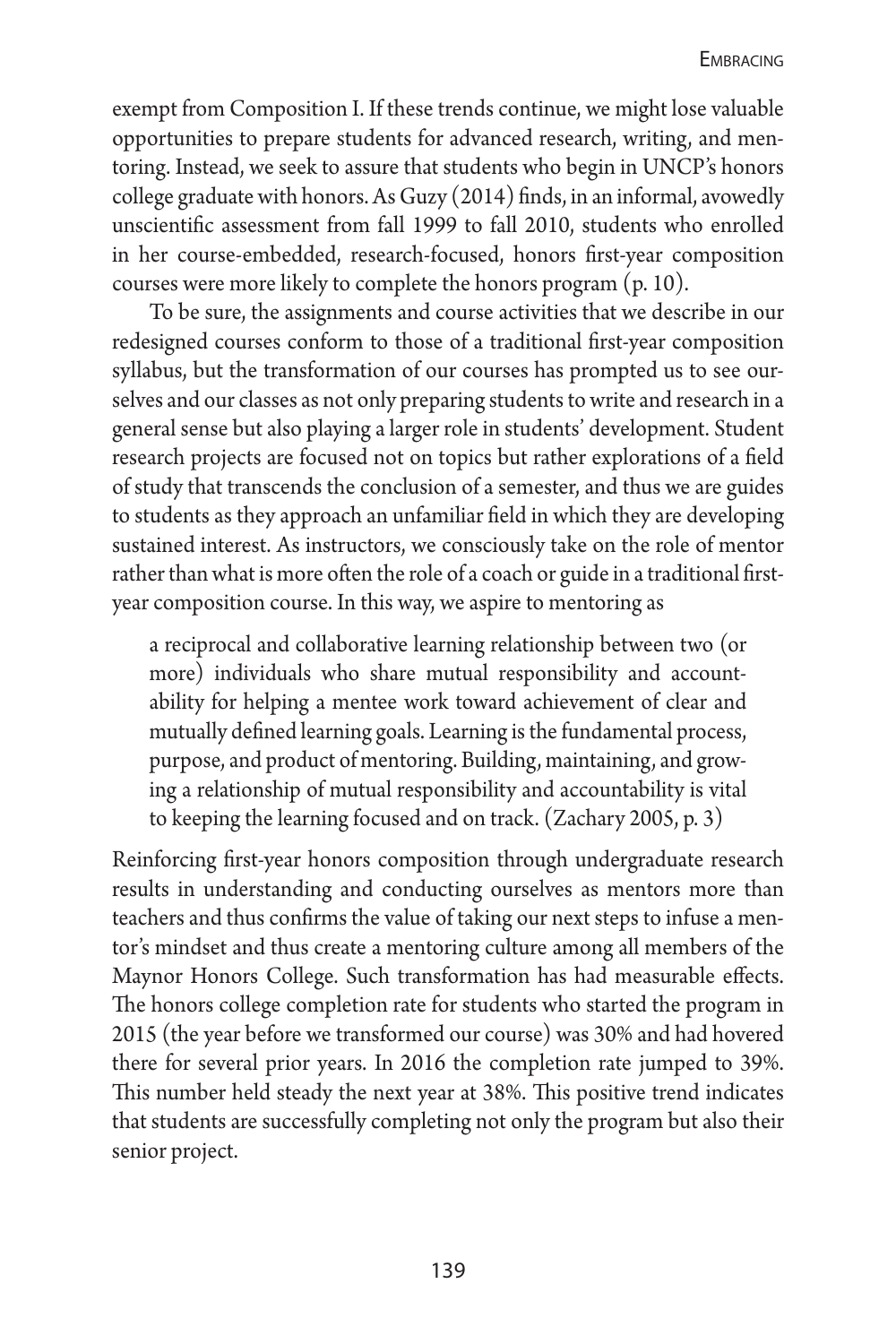## **mentorship beyond first-year honors composition**

The emergence of a mentor's mindset from our focus of first-year honors composition on undergraduate research seems obvious, now, with the benefit of reflection and hindsight. The transformation has occurred sensibly and intentionally given that the honors college community is where we were most mentored since we joined UNCP's faculty in 2006 (Hicks) and 2007 (Decker). Jesse Peters, then dean of the honors college and an associate professor of English, served as a member of the search committee that hired Hicks to a position specializing in African American literature. He also volunteered to serve as mentor to Decker in a university-sponsored mentoring program for new faculty. For both of us, he was a well-connected colleague, active in shared governance and leadership, who introduced us to the university's culture, recruited us to apply for appointment as honors faculty, and connected us to national honors college networks. As honors faculty, we took part in an NCHC-sponsored Place as Text experience in Albuquerque and Santa Fe, New Mexico, an experience that we translated into activities for subsequent honors first-year composition and seminar courses. Because of Peters's advocacy, Hicks participated in "Democracy and the Stewardship of Public Lands: Politics and the Yellowstone Ecosystem," a summer 2007 program sponsored by the American Democracy Project and American Association of State Colleges & University, and in the Aspen Institute's Wye Faculty Seminar in Queenstown, Maryland, in summer 2008. Peters was succeeded as dean in 2012, by Mark Milewicz, who encouraged us in our efforts to create a collegewide honors composition curriculum rooted in undergraduate research and mentorship. Beginning in 2014, Decker became assistant dean of the honors college, advancing to dean in 2020. Hicks remains a member of the honors faculty and is director of UNCP's Teaching & Learning Center. From serving on the University Honors Council to regularly teaching first-year honors composition—and in Decker's case serving as assistant dean, directing the senior project series—we experienced collegial support, took part in policy and programming decision-making, and connected our scholarly work with each other and other honors faculty, thus inspiring, motivating, and sustaining our commitment to improving what we did in first-year honors composition.

As a future-focused course that sets the stage for subsequent research projects and collaborations, first-year honors composition provides us unique opportunities for fostering a culture of mentorship in the honors college. Because we know our students will be working with faculty mentors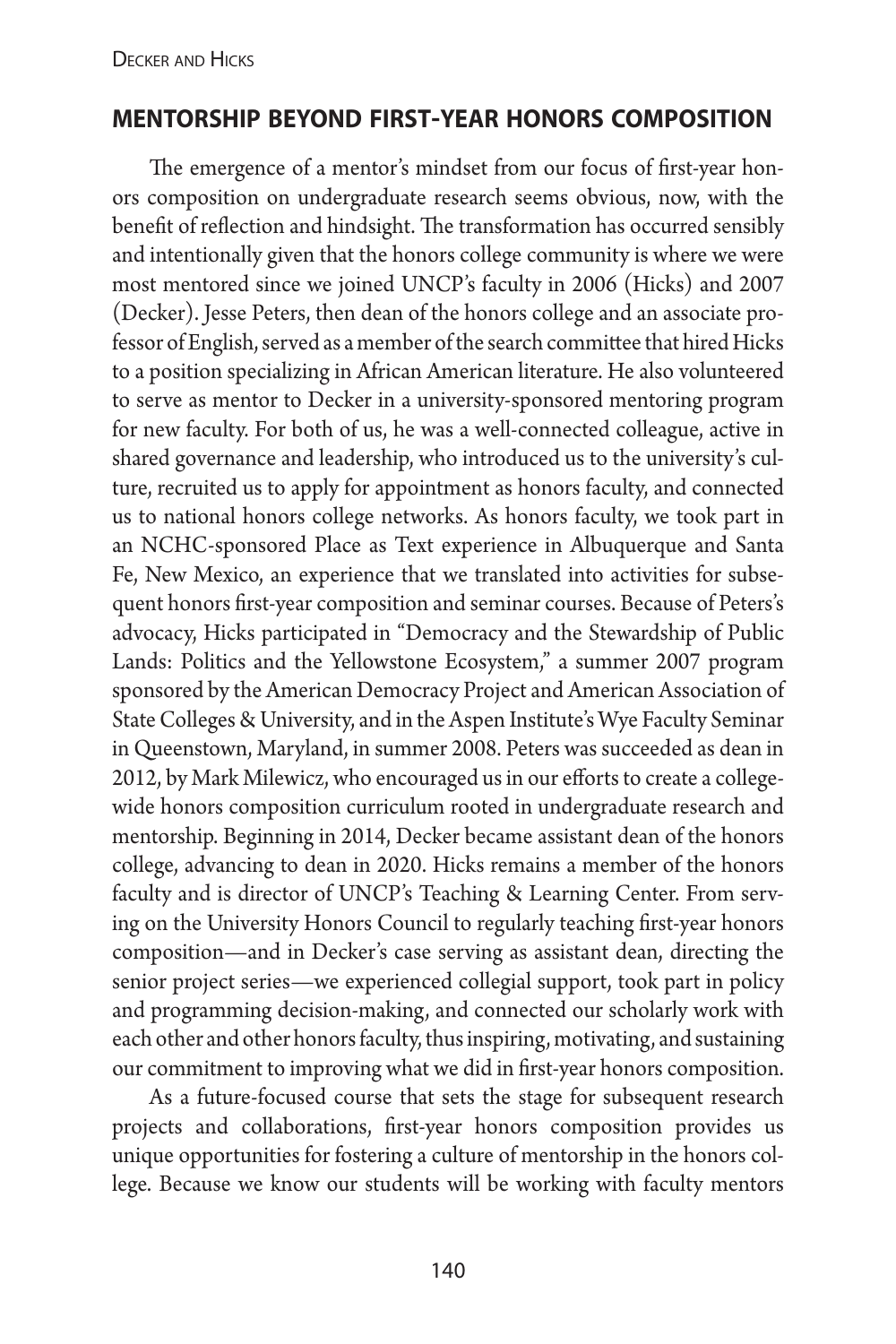and completing senior projects, we can contextualize our pedagogy, demonstrating to students through example how mentoring relationships work. Yet we are committed to doing more so that students continue to experience high-quality peer and faculty mentoring after completing first-year honors composition. Given the capacity of first-year honors composition to impact students until they graduate, we take seriously the obligation to extend mentorship from individual relationships to communal networks, building toward what Zachary (2005) calls a "a mentoring culture [that] enables an organization to enrich the learning that takes place throughout the institution [and] leverage its energy" (p. 5). To this end, the Maynor Honors College has hired and trained peer mentors, who in turn are working to create "affinity groups" among honors college students so that those with similar interests can find each other and fully leverage the power of peer networks.

The cultivation of a mentoring culture has particular significance for the persistence and success of diverse students, students like those enrolled at UNCP, North Carolina's historically American Indian university. Of its approximately 8,200 students, 2 percent identify as Asian/Pacific Islander, 8 percent as Hispanic/Latino, 13 percent as American Indian, 31 percent as Black/African American, and 39 percent as white/Caucasian; the university ranks as the South's most ethnically diverse university according to *U.S. News & World Report*. Additionally, 47 percent of students are classified as low-income, and 29 percent are first-generation students. The university is charged by the UNC system administration to increase the enrollment and rate of graduation of low-income and rural students (University of North Carolina, Pembroke, n.d., and University of North Carolina, 2021). In fall 2021, the Maynor Honors College enrolled 286 students, of whom less than 1 percent identified as Asian/Pacific Islander, less than 1 percent as Hispanic/ Latino, 15 percent as American Indian, 17 percent as Black/African American, and 61 percent as white/Caucasian; of the honors college's student body, 43 percent are low-income. According to Hathaway et al. (2002),

Underrepresented students of color who participated in undergraduate research were significantly more likely to use faculty for job recommendations and remain in contact with faculty after graduation compared to those who did not participate in undergraduate research.... Underrepresented students of color often feel distant from faculty (Fullilove & Treisman, 1990), and these findings suggest that undergraduate research participation can facilitate connections between students of color and their undergraduate faculty. (p. 626–27)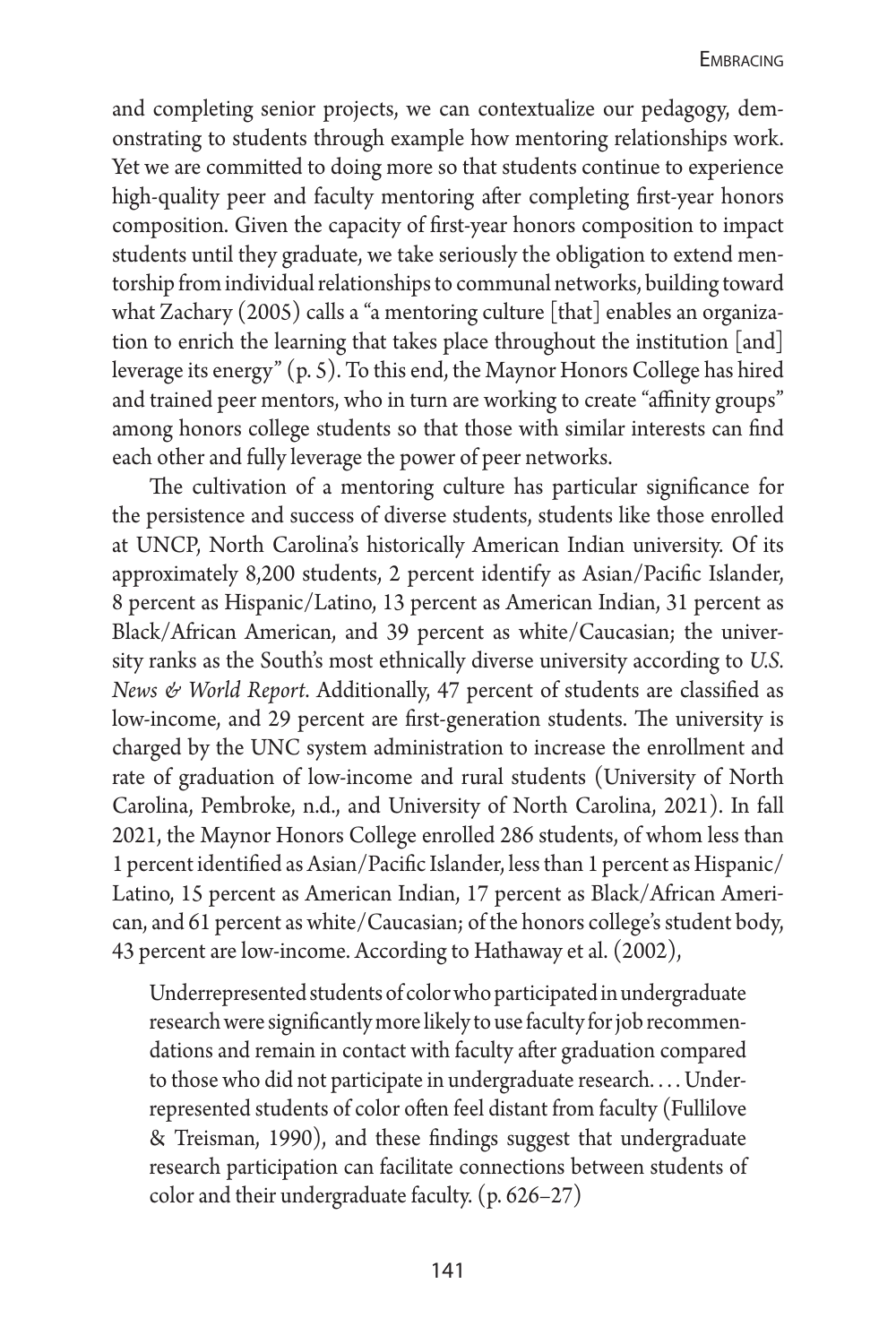Given the challenges underrepresented students face in succeeding in college, the mentoring that supports them must be all the more intentional, consistent, steadfast, and comprehensive. Analyzing the publication of student research in peer-reviewed journals, the presentation of posters at national conferences, and graduate admissions to Research I-tier universities, Dillon (2020) demonstrates the benefits of providing students with additional faculty mentors throughout their experience in the university, benefits derived from mentors' availability and ability to encourage creativity, model inclusion, model professional skills, assure confidence, and share challenges and emotions (pp. 31–33). As faculty dedicated to the success of diverse students as a matter of personal and institutional commitment, we likewise affirm the value of high-impact, communal, authentic undergraduate research experiences early in students' educational experience, and we aspire to continue in ongoing, relationship-rich mentorship in the community.

We know that we cannot go it alone. Creating a mentoring culture means engaging students as well as transforming institutions, and peer mentoring is key to such engagement. According to Smith (2008), optimal frameworks of peer mentoring

combined an in-class mentoring role for all students with an extracurricular role that provided more interaction for those who chose to take advantage of the opportunity.... [W]ell-integrated in-class peer mentoring support proves to be the most effective[,] and ... in-class peer mentoring encourages more students to participate in out-ofclass peer mentoring activities. (p. 62)

Institutions must cultivate, nurture, and support comprehensive and interwoven opportunities for providing and receiving mentoring, and studies show that effective mentoring requires institutional investment in faculty development in mentoring. "[Institutions] must ensure that faculty members (or others in assigned supervisory capacities) move beyond simply supervising research and consider whether they are actually mentoring" (Bradley et al. 2017). Linn et al. (2015) find individual mentoring an effective way to guide students and enhance their learning, and they propose as beneficial activities "discussion with mentors, participation in group meetings where current research is discussed, guided opportunities to explore relevant research literature, reflection on observations in weekly journals, and synthesis of their insights by creating research proposals, reports, or posters" (p. 627). As corroboration, students' feedback emphasizes the importance of increased or more effective faculty guidance, according to Russell et al. (2007); especially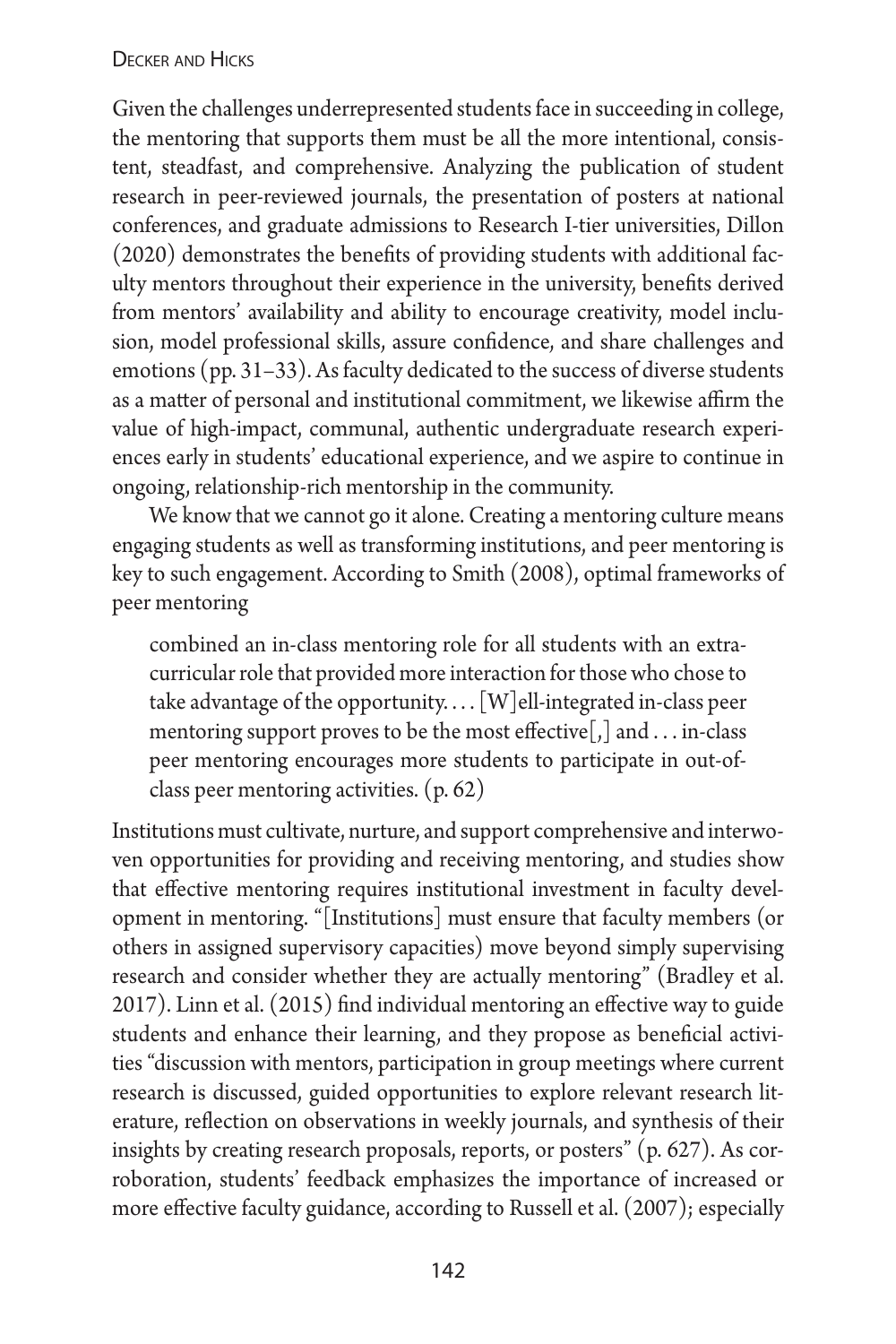valuable are "mentors who are able to combine enthusiasm with interpersonal, organizational, and research skills" (p. 549). Guzy (2016) asserts that honors programs must "foster the community nature of honors among students and faculty, advocating for the time and space to allow the personal, professional, and intellectual exchange that leads to Herbert's 'thinking and rethinking'" (p. 9), and Bradley et al. (2017) address the importance of faculty awareness of and participation in the full range of mentoring support that students seek and/or use so as to improve coordination and collaboration. As Hathaway et al. (2002) note, such a network of mentorship can include collaboration beyond academic affairs: "Undergraduate research programs can develop partnerships with student affairs to provide more comprehensive support services to their student researchers," just as "[s]tudent affairs professionals can use the undergraduate research programs as an avenue to facilitate more structured and sustained faculty-student interactions" (pp. 627–28). Through collaboration and partnership, we can forge a mentoring culture rooted in first-year honors composition that nurtures and supports diverse honors students.

### **looking forward**

Part of the mission of UNCP's honors college is to prepare students for graduate school and careers. Immersing students in a culture of mentorship in first-year composition is a strong start. Subsequently, many students continue their first-year composition research project as their senior (capstone) project, formally mentored by a faculty member in the field of study relevant to the project. This continuation indicates to us that students gain a sense of confidence and ownership of a particular area of research and possess a sense of what they can contribute, whether it be humanities scholarship, laboratory research, or an artistic project. We also see the benefits of peer mentorship, with students working together in first-year composition as they research and craft their projects. They often cite these collaborations as the most beneficial aspects of the course. This type of collaboration is currently nascent in our senior project cohorts, but it is an area that the honors college's leadership would like to address: How might the honors college bring together students, who now are firmly in their various disciplines, to support, critique, and learn from one another? Since they are already enrolled in a senior project course sequence together, such peer mentorship can be developed. Similarly, the honors college administration hopes to bridge the gap between students' first year and senior year in terms of mentorship. A one-credit course is being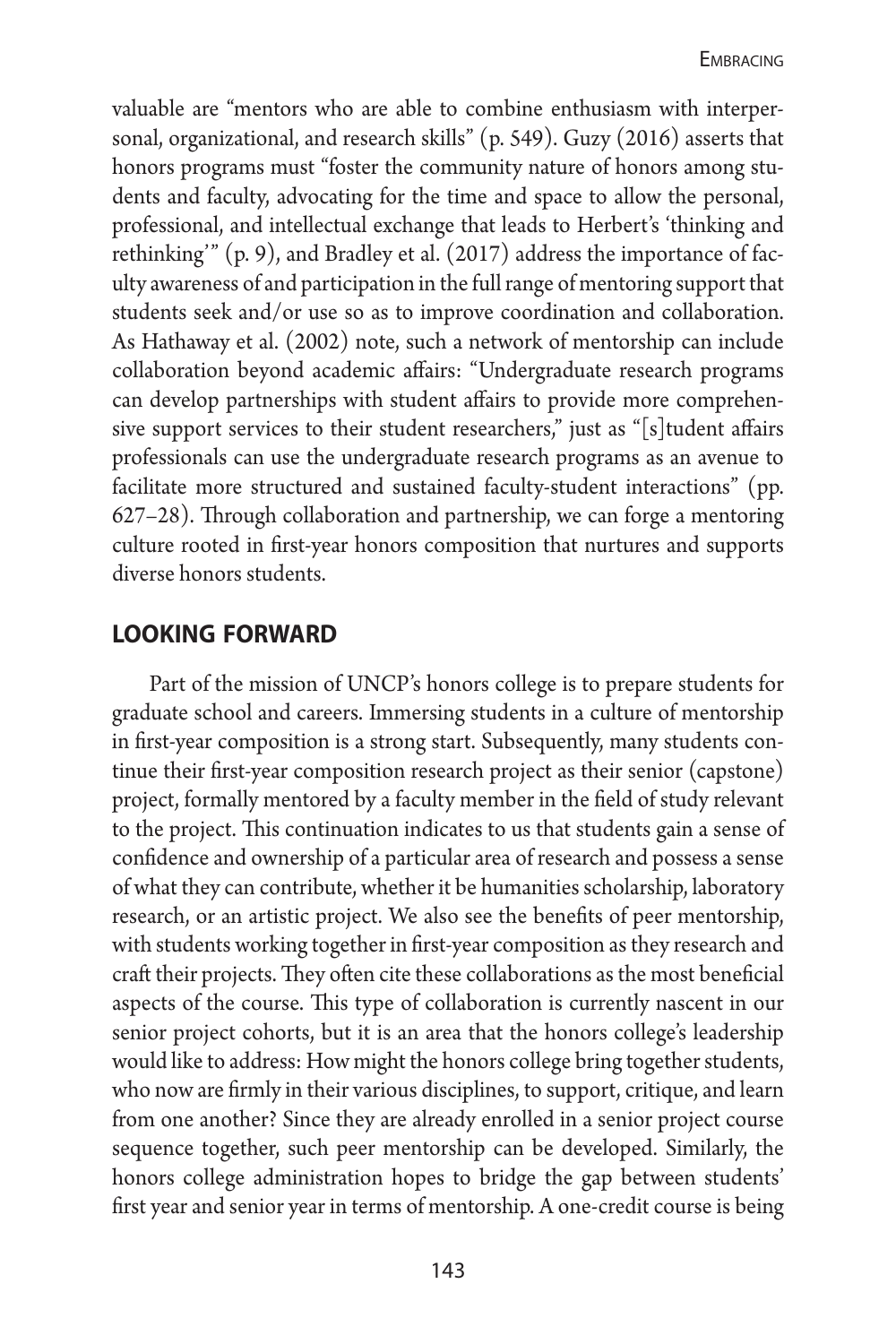developed that would bring honors students together in their sophomore or junior year to discuss such topics as undergraduate research, publishing, conference presentations, scholarships, and graduate school plans. This curricular experience would sustain mentorship by peers as well as faculty across disciplines, support students as they transition from general education coursework to disciplinary coursework, and offer an opportunity for sustained and enhanced inclusion of underrepresented students.

These enriched experiences need not be confined to an honors college, of course. The mentorship culture that we foster on a small scale can serve as a testing ground for larger-scale efforts such as implementing capstone projects in undergraduate degree programs. What we emphasize—and what should not be lost as undergraduate programs implement high-impact practices such as undergraduate research—is the power of first-year composition to set the stage, especially in a university with a tradition of access, where students most benefit from this strong preparation and early inculcation into a tradition of research and mentorship.

The project of whole-college mentorship can be accomplished by recognizing and enhancing the work undertaken in first-year composition and creating structures by which such efforts can be continued throughout the students' academic careers. The senior project, which is typical in honors colleges, fits the traditional model of upper-division faculty/student mentorship in an academic discipline. First-year composition is not always seen as part of this equation, but we argue that it can be foundational in acclimating students to a culture of research mentorship and a sense of belonging in a research community. The more lines we can draw between the traditional activities of mentorship in research and other less traditional research mentoring experiences, the more opportunity students will have to grow into researchers and gain confidence as scholars and professionals.

## **acknowledgments**

We are grateful to both Jesse Peters and Mark Milewicz for their intentional and generous offering of support, guidance, and advocacy. Peters now serves as Dean of the School of Arts & Sciences at Fort Lewis College in Colorado, and Milewicz is a professor in UNCP's Department of Political Science & Public Administration.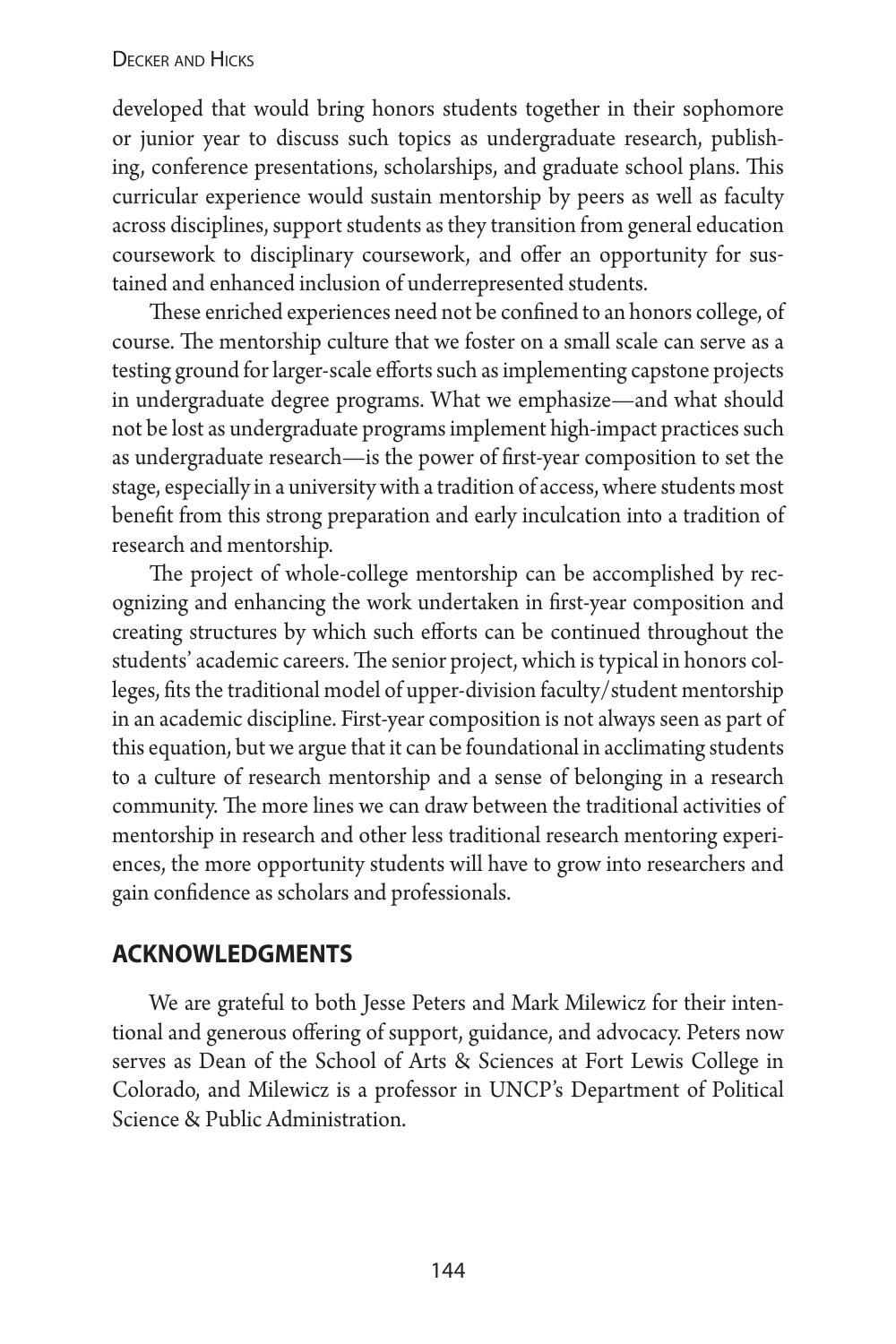### **references**

- Alewine, M. C., & Canada, M. (2017). *Introduction to information literacy for students*. Wiley Blackwell.
- Bhattacharyya, P., Chan, C. W. M., Duchesne, R. R., Ghosh, A., Girard, S. N., & Ralston, J. J. (2020). Course-based research: A vehicle for broadening access to undergraduate research in the twenty-first century. *Scholarship and Practice of Undergraduate Research 3*(3), 14–27.
- Bradley, E. D., Bata, M., Fitz Gibbon, H. M., Ketcham, C. J., Nicholson, B. A., & Pollock, M. (2017). The structure of mentoring in undergraduate research: Multi-mentor models. *Scholarship and Practice of Undergraduate Research 1*(2), 35–42. <[https://doi.org/10.18833/spur/1/2/12>](https://doi.org/10.18833/spur/1/2/12)
- Council on Undergraduate Research. (2021). *Mission and vision*. Retrieved Oct. 13, 2021, from <https://www.cur.org/who/organization/mission [and\\_vision](https://www.cur.org/who/organization/mission_and_vision)>
- Department of English, Theatre & World Languages. (n.d.). *ENG 1060: Composition II*. University of North Carolina, Pembroke. Retrieved June 14, 2021, from [<https://www.uncp.edu/departments/department-english](https://www.uncp.edu/departments/department-english-theatre-and-foreign-languages/english/composition/eng-1060)[theatre-and-foreign-languages/english/composition/eng-1060](https://www.uncp.edu/departments/department-english-theatre-and-foreign-languages/english/composition/eng-1060)>
- Dillon, H. E. (2020). Development of a mentoring course-based undergraduate research experience (M-CURE). *Scholarship and Practice of Undergraduate Research 3*(4), 26–34.
- Guzy, A. (2011). Why honors students still need first-year composition. *Honors in Practice 7*, 63–70.
- Guzy, A. (2014). An effective honors composition class improves honors retention rates: outcomes and statistical prestidigitation. *Journal of the National Collegiate Honors Council 15*(2), 9–13.
- Guzy, A. (2016). AP, dual enrollment, and the survival of honors education. *Journal of the National Collegiate Honors Council*, *17*(2), 3–11.
- Hansen, K., Reeve, S., Gonzalez, J., Sudweeks, R. R., Hatch, G. L., Esplin, P., & Bradshaw, W. S. (2006). Are Advanced Placement English and firstyear college composition equivalent? A comparison of outcomes in the writing of three groups of sophomore college students. *Research in the Teaching of English*, *40*(4), 461–501.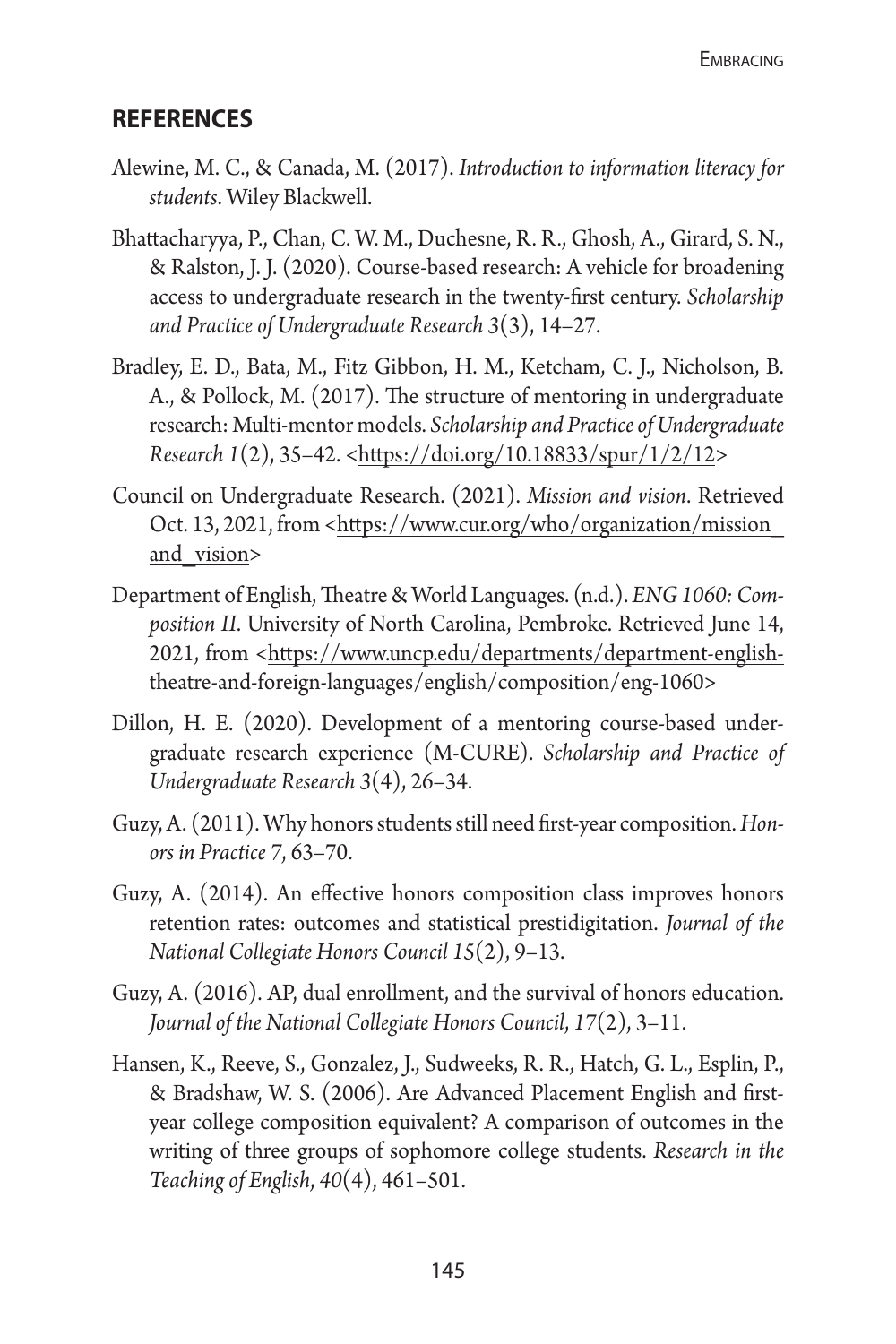- Hathaway, R. S., Nagda, B. A., & Gregerman, S. R. (2002). The relationship of undergraduate research participation to graduate and professional education pursuit: An empirical study. *Journal of College Student Development 43*(5), 614-31.
- Indorf, J. L., Weremijewicz, J., Janos, D. P., & Gaines, M. S. (2019). Adding authenticity to inquiry in a first-year, research-based, biology laboratory course. *CBE Life Sciences Education 18*(3), 1–15.
- Kao, V., Hedges, N., Huggins, S., Balint, B., Kocherovsky, M., Seger, K., & Dabaja, A. (2020). Using course-based research to evaluate best practices for teaching writing to first-year engineering students. Scholarship and Practice of Undergraduate Research, *3*(4), 7–14. <[https://dx.doi.](https://dx.doi.org/10.18833/spur/3/4/2) [org/10.18833/spur/3/4/2>](https://dx.doi.org/10.18833/spur/3/4/2)
- Koch, A. K., & Pistilli, M. D. (n.d.). Analytics and gateway courses: Understanding and overcoming roadblocks to college completion [PowerPoint slides]. *Inside Higher Ed*. Retrieved June 14, 2021, from [<https://www.](https://www.insidehighered.com/sites/default/server_files/files/Analytics%20and%20Gateway%20Courses%20PPt.pdf) [insidehighered.com/sites/default/server\\_files/files/Analytics%20](https://www.insidehighered.com/sites/default/server_files/files/Analytics%20and%20Gateway%20Courses%20PPt.pdf) [and%20Gateway%20Courses%20PPt.pdf>](https://www.insidehighered.com/sites/default/server_files/files/Analytics%20and%20Gateway%20Courses%20PPt.pdf)
- Kuh, G. D. (2008). *High-impact educational practices: What they are*, *who has access to them*, *and why they matter*. Association of American Colleges & Universities.
- Lambert, L. M., & Felten, P. (2020). *Relationship-rich education: How human connections drive success in college*. Johns Hopkins University Press.
- Linn, M. C., Palmer, E., Baranger, A., Gerard, E., & Stone, E. (2015). Undergraduate research experiences: Impacts and opportunities. *Science* 347: 1261757. <[https://doi.org/10.1126/science.1261757>](https://doi.org/10.1126/science.1261757)
- Russell, J. E., D'Costa, A. R., Runck, C., Barnes, D. W., Barrera, A. L., Hurst-Kennedy, J., Sudduth, E. B., et al. (2015). Bridging the undergraduate curriculum using an integrated course-embedded undergraduate research experience (ICURE). *CBE Life Sciences Education 14*(1). <https://doi. org/10.1187/cbe.14-09-0151>
- Russell, S. H., Hancock, M. P., & McCullough, J. (2007). The pipeline: Benefits of undergraduate research experiences. *Science 316*(5824), 548–49. <https://doi.org/10.1126/science.1140384>
- Smith, T. (2008). Integrating undergraduate peer mentors into liberal arts courses: A pilot study. *Innovative Higher Education 33*(1), 49–63.